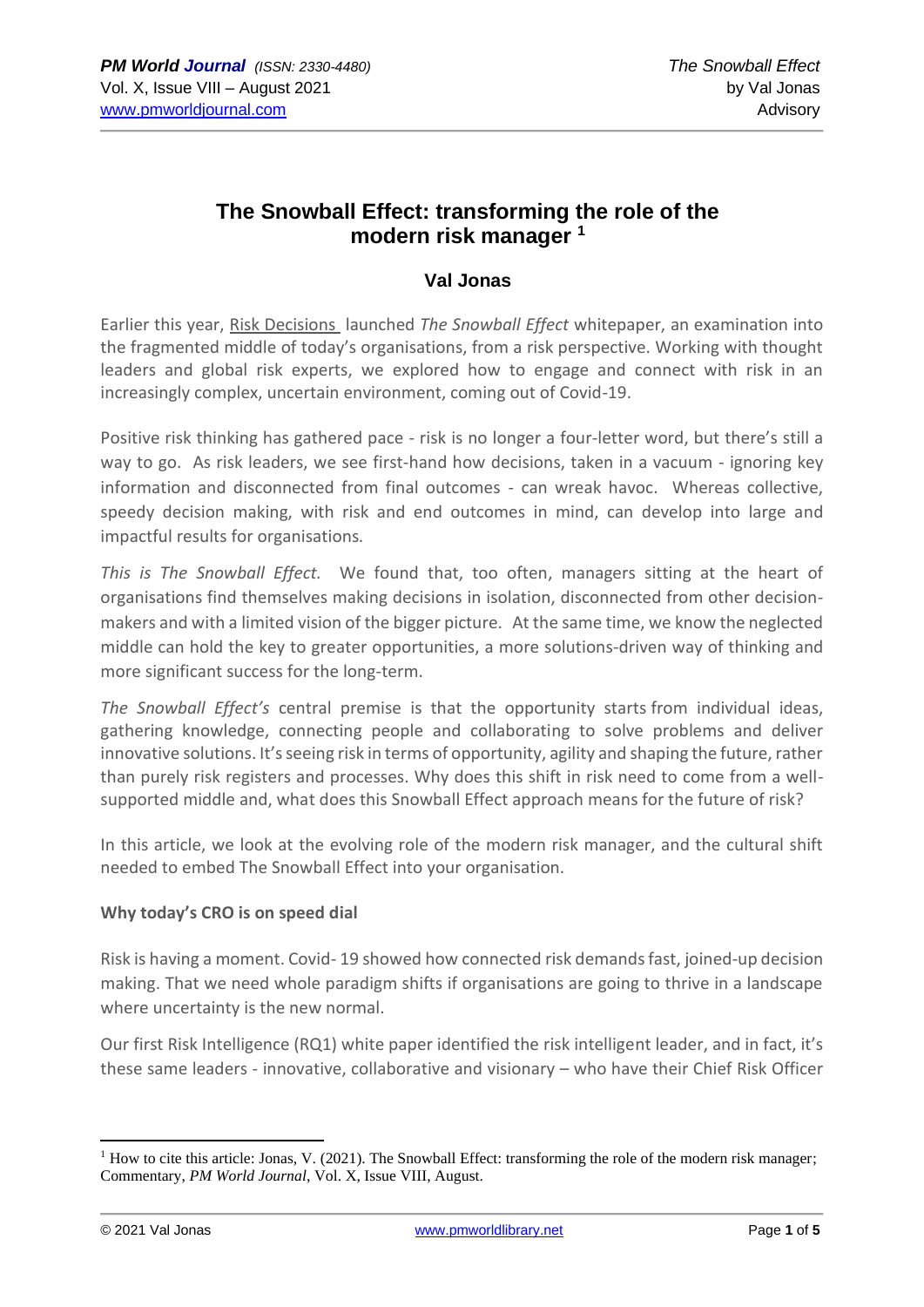(CRO) on speed dial. So, what are the factors – cultures and qualities - shaping today's exceptional manager?

**Decision–making and accountability** - First, let's contextualise. Middle managers find themselves in a challenging position, reconciling business expectations with frontline reality. By definition you need to be able to think about multi-dimensional problems. Today's risk manager has to be 100% clear on decision-making accountabilities and responsibilities – this isn't moving decision-making to the next level, who then dodge the decision and escalate to the next level.

For The Snowball Effect to work, senior and middle managers must be joined up, thinking in terms of leadership and governance as they support – and drive – key decision-making.

And, because the expanding influence of risk requires a new culture of growth, senior leaders must create a new space for middle managers to grow into, recognising and rewarding the value of risk across the business.

**Empowering the middle -** Our experts found too that increased risk intelligence corresponds with a movement towards empowerment. Again this means a shared understanding of your risk framework, risk appetite and risk response – a macro view of risk as it flows downstream.

Leadership is key here – allowing for autonomy, ensuring risk is part of strategic planning and creating an environment where risk managers are empowered and able to thrive. Leaders need to share their vision while recognising the contribution that middle management makes.

Investment is important too. Successful middle managers need to be valued and developed. Coaching and mentoring is a big piece of future-proofing your organisation as you build your talent pipeline.

#### **Creating a culture of diversity**

Culture change is emerging in new and exciting ways within the risk community. There's a rallying call for diversity from across organisations and a progressive, more open way of welcoming new views, voices and perspectives into the risk conversation.

Again, this ties back to that very human approach: people development, relationship management and a genuine mindset towards change. As the future of work evolves before us, recent times have shown how essential having diversity of thought is – mixing demographics, disciplines and job titles to inspire new questions and discussions.

Don't get caught in your organisation's old ways of doing things – it's the innovative organisations that are willing to invite new ways of thinking. To fuel conversations around what *could* be possible rather than what is. Swap outmoded reporting indicators for new ideas. Embrace ideas generated from different experience and background. Reverse mentoring is an excellent way to do this.

These are the specific trends shaping the new environment for risk managers. To the core point of The Snowball Effect, successful risk managers need an open, collaborative, forward-thinking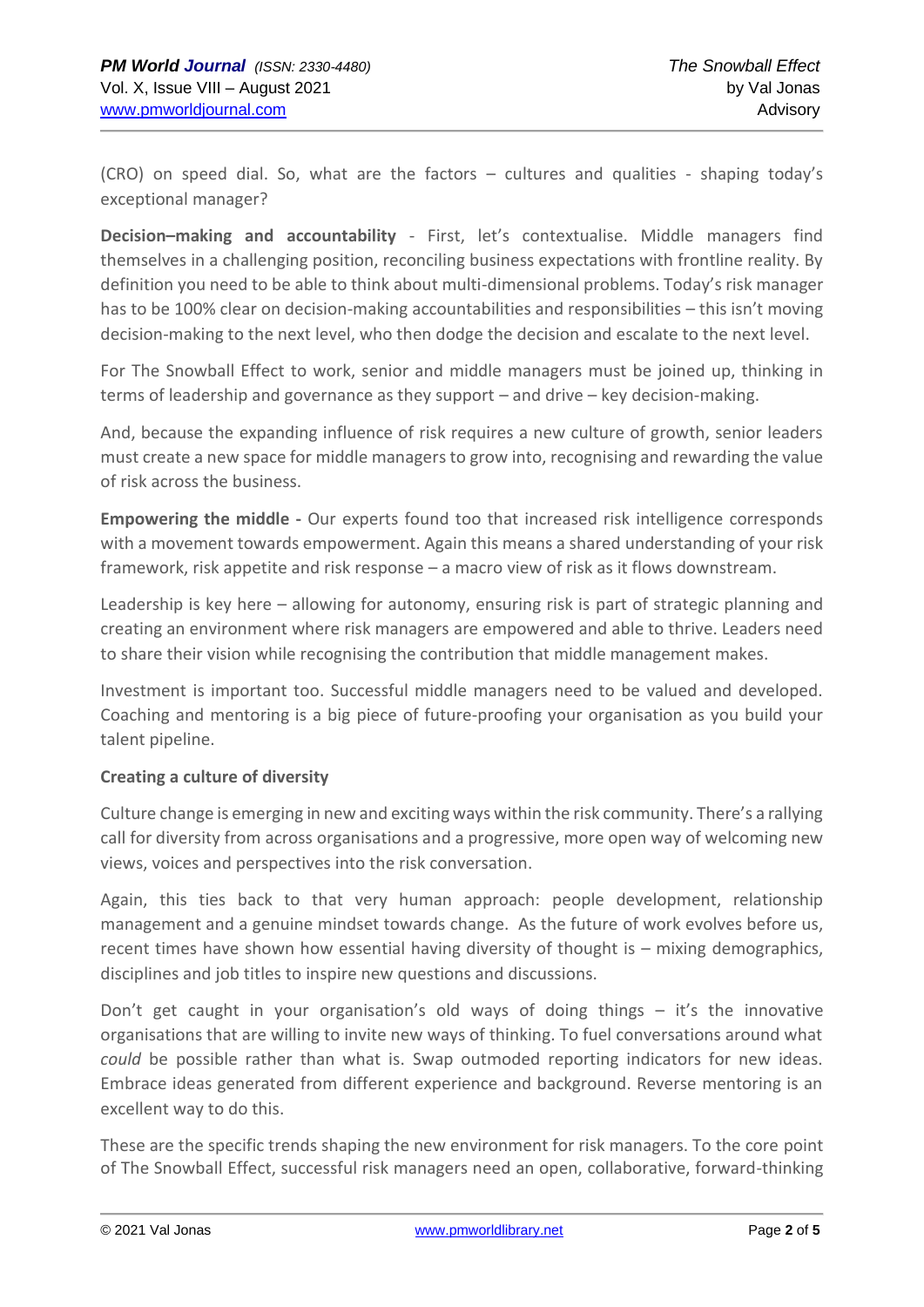culture to truly thrive. Again in the whitepaper, we drew on the experiences and insights of risk leaders to identify six core pillars shaping this exciting new narrative. Taking each of these, your organisation can develop an innovative, future-focused risk strategy.

**1. Risk is a behaviour, not a process –** We've already shown that modern risk is no longer limited to a set of processes or registers. Today's it's a culture driven by a way of thinking, a set of behaviours that have shifted and grown into a solutions-led space.

Through our work with risk leaders and changers, we know that for risk intelligence to thrive at the centre of an organisation, transparent and open cultures are essential. Underpin this with realistic performance reporting, where people feel safe – are encouraged - to challenge KPIs and data. Ensuring programs and projects are set up with scopes that are manageable and have, clear gated decision-making will also drive accountability and visibility.

We know that historical behaviours – especially in the world of risk - can often hold organisations back. In risk, the typical focus is on lessons learnt. Throughout The Snowball Effect, our experts called for a broader, more future-focused approach. Again, what we've learnt recently – and continue to learn – is that the past can't always be a predictor for the future. If we encourage middle management to look at new ideas instead - new technology, people, and ever-changing markets – we prevent that fear of the unknown leading to missed opportunities.

**Collaboration creates a new language for risk** - Positive communication is another facet that today's risk managers must embrace. Great, outcomes focused communication plays an essential part in cultivating a culture of collaboration.

The best risk managers set themselves apart with powerful communications skills. Repeatedly, our customer community sees the most success when managers share their vision for a project *and* how to achieve it strategically. And, progressive managers are stepping out of working in silos, building networks and getting curious about better ways of doing things. Which is where collaboration comes in.

The Snowball Effect found that successful risk managers collaborate to uncover both risks and opportunities. Equally, they celebrate success to help their organisation understand the importance and value of risk. Collaboration goes so much further than the technology you're using, too. It's investing in relationships to create a cornerstone of trust. It's the being human, again.

**Risk maturity matters -** Across the board, our findings recognised the value of risk maturity as a key driver of success. This is particularly apparent in organisations with a deep desire to drive change and create impact.

In addition, risk maturity also supports a greater degree of self-governance. By engraining risk in your culture, it becomes less about managing negative threats and more about identifying and seeking out positive opportunities to sidestep those threats. This is the direction of travel for innovative, resilient organisations.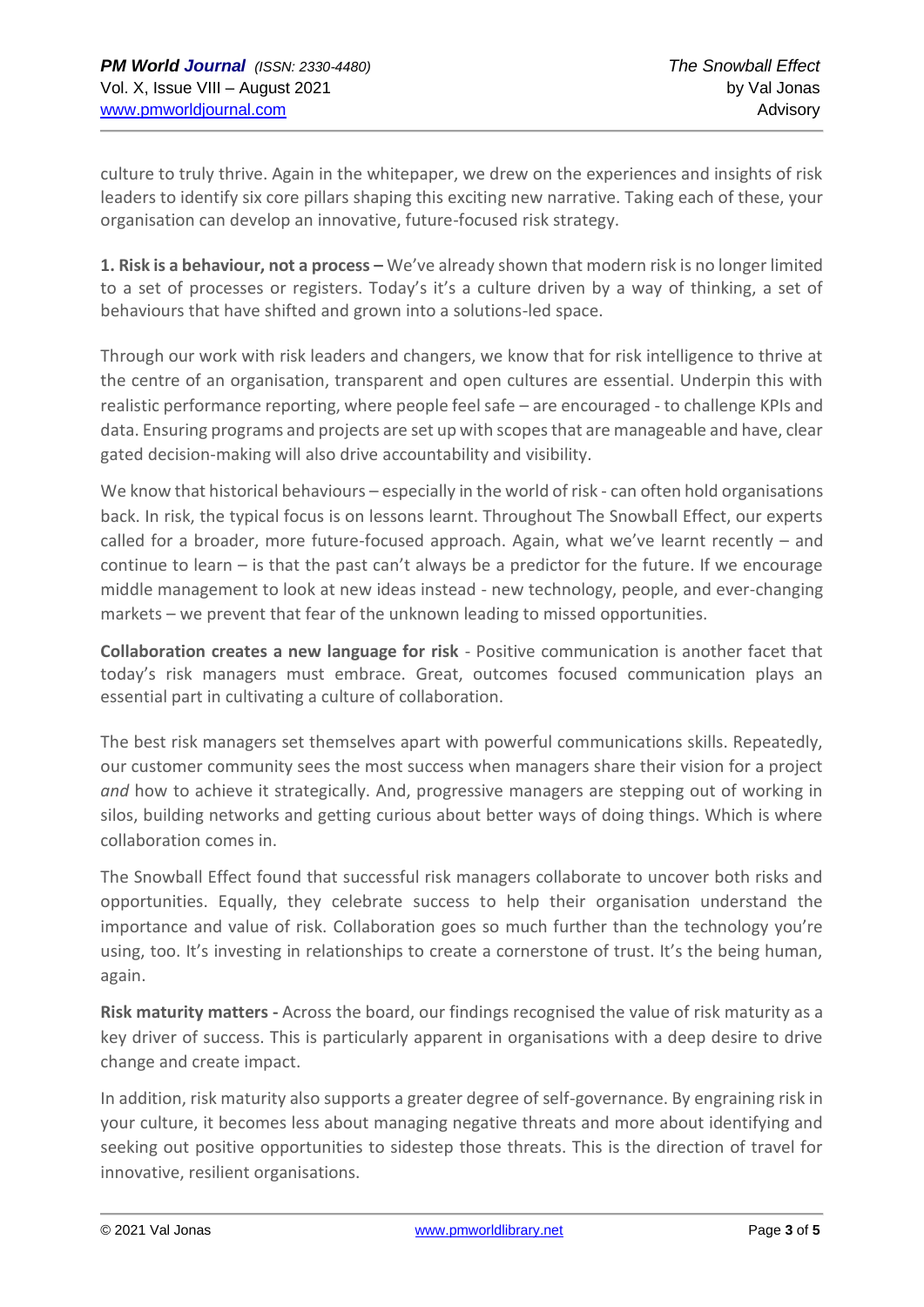**Embed risk authentically -** Embedding risk authentically and robustly into organisations is how *The Snowball Effect* gains real traction. For many organisations, this requires moving beyond the mind-set of having someone else 'do' risk for you. Ultimately, you and I, our teams, are risk managers; we all manage risk – or multiple risks - every day. It goes without saying that risk intelligent leaders are there to help put rigour and expertise into what we do and how we do it. Effective organisations build risk thinking into their DNA.

**Start with education -** Education is a key starting point to support the opportunity and potential of *The Snowball Effect*. By cultivating understanding, leaders and teams can make a meaningful connection with risk data, reports and truly apply it to where this sits in the business. By encouraging curiosity and understanding, individuals know their own role in taking an effective, holistic risk approach.

A better understanding of risk also gives individuals a greater capacity to accept uncertainty as well as ownership. When every risk has an end owner, it can be shared, mitigated, and ultimately, resolved. This self-governance becomes a powerful enabler.

#### **Normalise a culture of risk decisions**

If we saw a single, leading trend last year, it's that organisations applying a risk mind-set at all levels, are the ones that successfully side-step avoidable crises. This isn't about being risk averse. Rather, it's understanding the impact and consequence of both taking action, as well as not taking action. Essentially, both are a decision that can have positive or negative outcomes. What we know is the snowball effect of *not* making a decision, can also be a threat. How can you broaden the conversation and move the discussion from risk management to enabling leaders at all levels to make better decisions? We know that success happens when we reframe the understanding of positive risk in terms of success outcomes

For me, it's this final point that emerges as particularly compelling. We need to encourage people to talk constructively about risk – it's time! Make it fun and exciting to discuss the future and reimagine the opportunities of collaboration, innovation and connected thinking.

Risk intelligence is embedded in outcome-focused decision-making. It provides that cohesion in a fully functional, high performance risk intelligent world. And when it's embedded across the whole organisation – in a momentum gathering *Snowball Effect* – it reveals the art of the possible. This is the point that risk steps into its potential as a full and creative force – for a new, connected future.